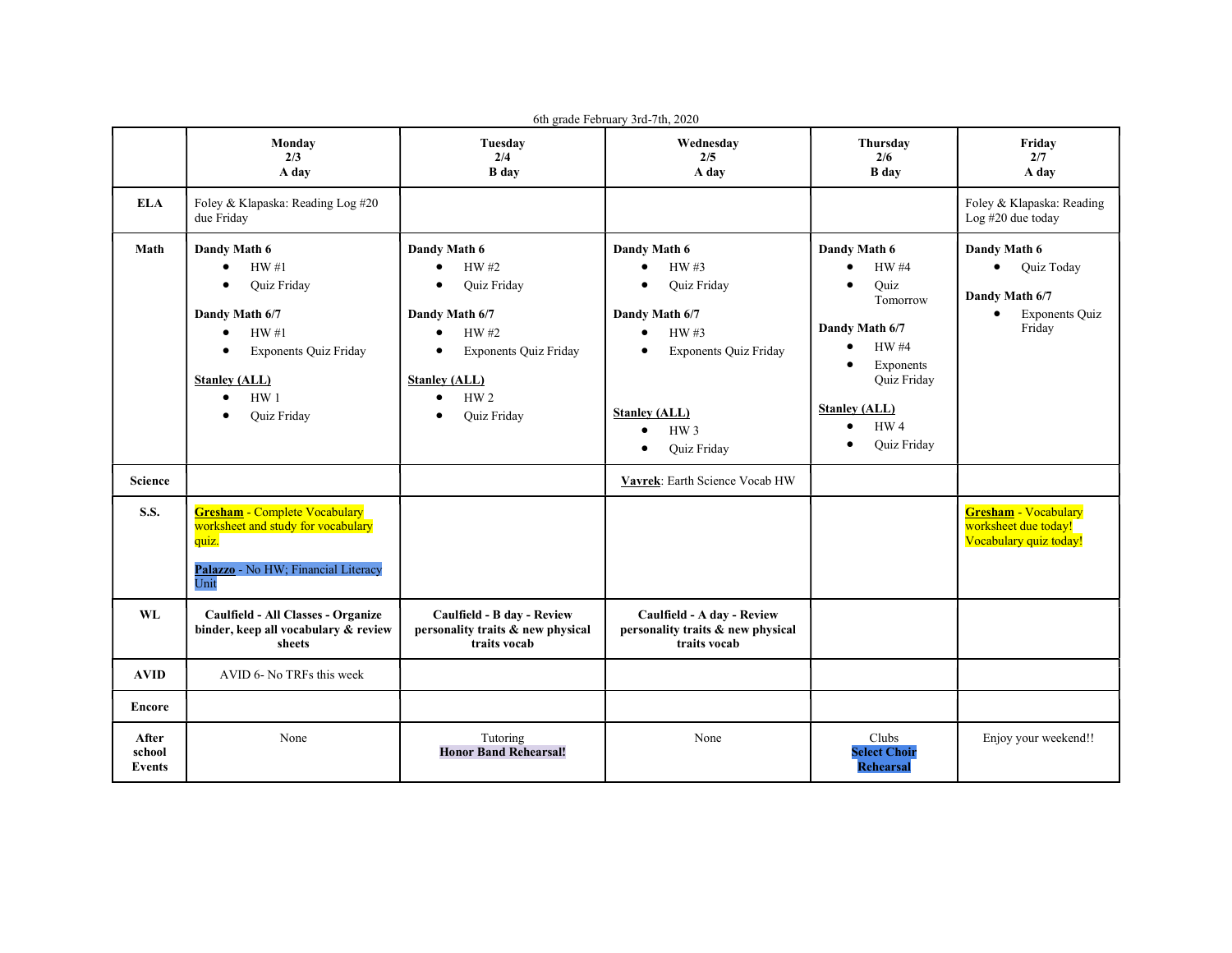| 7th grade February 3rd-7th, 2020     |                                                                    |                                                                    |                                                                    |                                                                    |                                                                           |  |  |
|--------------------------------------|--------------------------------------------------------------------|--------------------------------------------------------------------|--------------------------------------------------------------------|--------------------------------------------------------------------|---------------------------------------------------------------------------|--|--|
|                                      | Monday<br>2/3<br>A day                                             | <b>Tuesday</b><br>2/4<br><b>B</b> day                              | Wednesday<br>2/5<br>A day                                          | Thursday<br>2/6<br><b>B</b> day                                    | Friday<br>2/7<br>A day                                                    |  |  |
| <b>ELA</b>                           |                                                                    | Davis: HW Due<br>Thursday!<br>Lay: HW Due Thurs.                   | Davis: HW Due<br>Thursday!<br>Lay: HW Due Thurs.                   | <b>Davis: HW Due</b><br><b>TODAY!</b><br>Lay: HW Due Thurs.        |                                                                           |  |  |
| Math                                 | #301                                                               | #302                                                               | #303                                                               | #304<br><b>Quiz Tomorrow</b>                                       | <b>Quiz Day!</b><br>(Factoring & Distribution)<br>(% Angle Relationships) |  |  |
| <b>Science</b>                       | Maffett/ Chiavacci:<br>Universal Law of<br><b>Gravity Problems</b> | Maffett/ Chiavacci:<br>Universal Law of<br><b>Gravity Problems</b> | Maffett/ Chiavacci:<br>Universal Law of<br><b>Gravity Problems</b> | Maffett/ Chiavacci:<br>Universal Law of<br><b>Gravity Problems</b> | Maffett/ Chiavacci: Universal<br>Law of<br>Gravity Problems Due Today!    |  |  |
| <b>S.S.</b>                          | Nosal: No HW                                                       | Nosal: No HW                                                       | Nosal: No HW                                                       | Nosal: No HW                                                       | Nosal: No HW                                                              |  |  |
| WL                                   |                                                                    |                                                                    |                                                                    |                                                                    |                                                                           |  |  |
| <b>AVID</b>                          |                                                                    |                                                                    |                                                                    |                                                                    |                                                                           |  |  |
| <b>Encore</b>                        |                                                                    |                                                                    |                                                                    |                                                                    | Zegas signed syllabus and<br>safety contract due.                         |  |  |
| <b>After school</b><br><b>Events</b> | None                                                               | Tutoring<br><b>Honor Band</b><br><b>Rehearsal!</b>                 | None                                                               | Clubs<br><b>Select Choir</b><br><b>Rehearsal</b>                   | Enjoy your weekend!!                                                      |  |  |